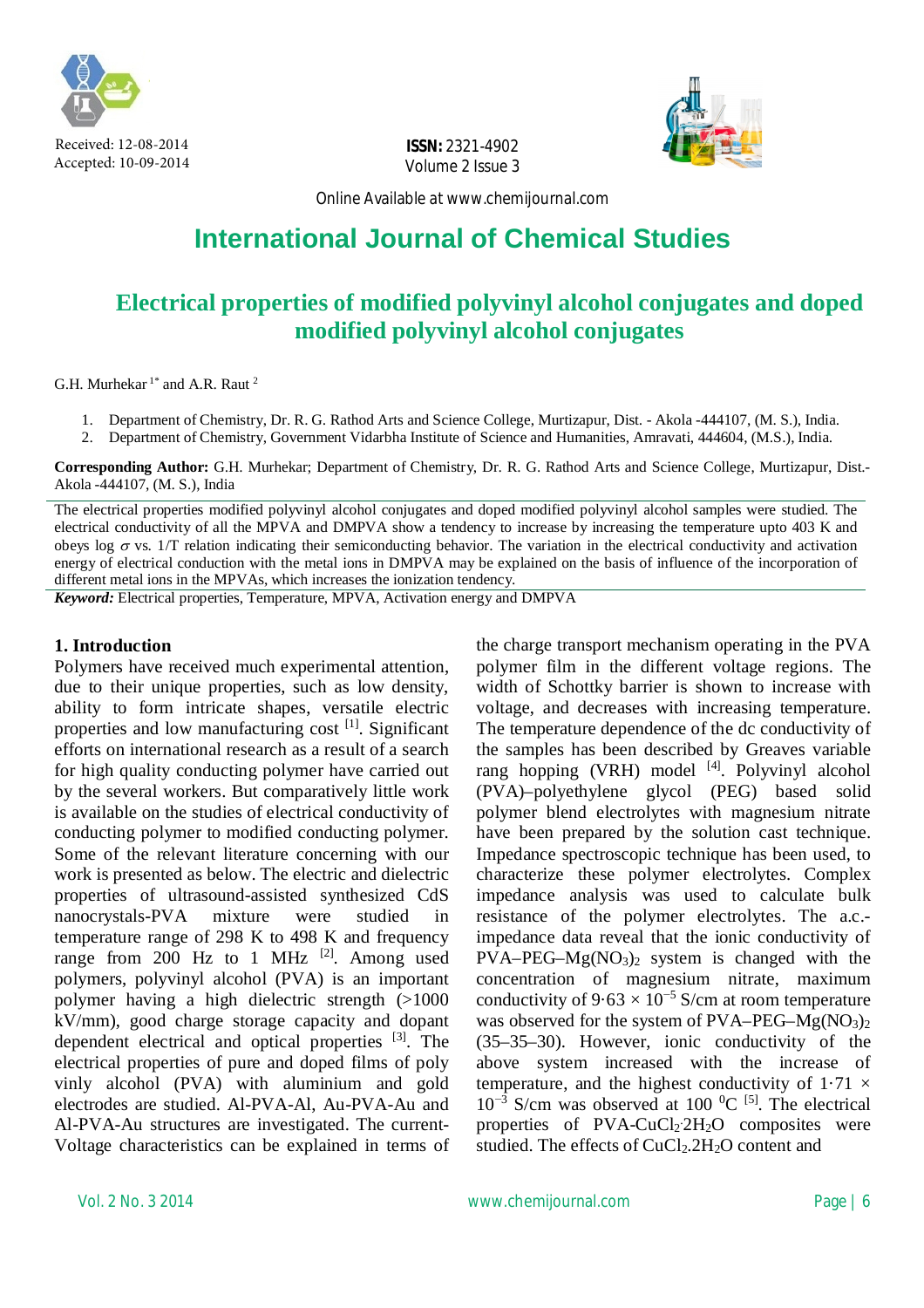temperature on the D.C electrical conductivity have been investigated. Results showed that the D.C electrical conductivity increased with increasing the  $CuCl<sub>2</sub>.2H<sub>2</sub>O$  concentrations and temperature. Also the activation energy change with increasing of additional  $CuCl<sub>2</sub>.2H<sub>2</sub>O$  [6]. Development and electrical  $CuCl<sub>2</sub>.2H<sub>2</sub>O$  <sup>[6]</sup>. Development and electrical characterization of sisal powder filled polyvinyl alcohol (PVA) composites is reported. Dielectric measurements were conducted on these composites on a LCR meter in the temperature range from 30 to 150 °C and in the frequency range 1 kHz - 10 kHz. The effects of temperature and frequency variation on dielectric constant  $(\varepsilon)$ , dielectric dissipation factor (tan  $\delta$ ) and on a. c. conductivity ( $\sigma$  a.c.) were determined. On increasing the filler content, dielectric constant increased, it was mainly due to motion of the dipolar groups of the interfacial polarization occurring in the composites. The conductivity increased with rise in temperature [7]. PVA-based polymer electrolytes were prepared with various concentrations of CdCl<sub>2</sub> using solvent casting method. AC conductivity in these polymer increases films first and then decreases. These observations are in agreement with XRD results. The highest ionic conductivity of  $1.68E - 08$  Scm−1 was observed in 4% of CdCl<sup>2</sup> in PVA polymer blend. Crystallite ellipsoids for different concentrations of  $CdCl<sub>2</sub>$  are computed here using whole pattern powder fitting (WPPF) indicating that crystallite area decreases with increase in the ionic conductivity [8]. Poly vinyl alcohol (PVA)  $/$  TiO<sub>2</sub> composites were prepared by sol gel method. The electrical conductivity of composites has been investigated at different temperatures at frequency ranging from 50 Hz to 5 MHz. The electrical conductivities of the composites were found to increase with increase in  $TiO<sub>2</sub>$ concentration and with increasing temperature <sup>[9]</sup> Literature Survey reveals that the demands improvement of different properties of various form of MPVA materials. In the present research work, synthesis and characterization of modified PVA polymer have been focus due to their wide range of applications in various fields of human interest. In this chapter the electrical properties MPVA and DMPVA were studied. It was observed that there is

remarkable change in electrical properties.

#### **1.1 Experimental**

The electrical resistivity of the polymer matrix can be measured with either a.c. or d.c. method. In the present study, the d.c. method was used for resistivity measurements of the MPVA and DMPVA, over a wide range of temperature i.e. 303 K  $\leq T \leq 403$  K. Voltage drop method was used for measurement of the resistance of pellet using a Systronic microvoltmeter as a function of temperature in the range 1V to 100 V.

#### **2. Result and Discussion**

The d. c. electrical resistivity was determined as a function of temperature in the range 303 K  $\leq$  T  $\leq$  403 K. The results of electrical conductivity and activation energy are incorporated in Table 1 to 3. The temperature dependence of the electrical conductivity of MPVA and DMPVA are shown in Fig. 1 to  $3$ 

## **Electrical conductivity of MPVA polymer conjugates**

The electrical conductivity and activation energy of PVA and MPVA are cited in Table 1 and the temperature dependence of  $log \sigma$  of these complexes is shown in Fig 1. It is observed that,

1. The plots of log  $\sigma$  *vs*. 10<sup>3</sup>/T are found to be linear in the studied temperature range 303-403 K  $^{[10-11]}$ .

2. Electrical conductivity of the complexes lies in the range of  $1.55 \times 10^{-7}$  to  $5.69 \times 10^{-7} \Omega^{-1}$ cm<sup>-1</sup>.

3. The electrical conductivity of these complexes follows the order,

PVA< CMPVA < HEPVA < CAPVA < ACPVA

4. The activation energy of electrical conduction of the complexes has been found to increase in the order,

PVA < CAPVA < HEPVA < ACPVA < CMPVA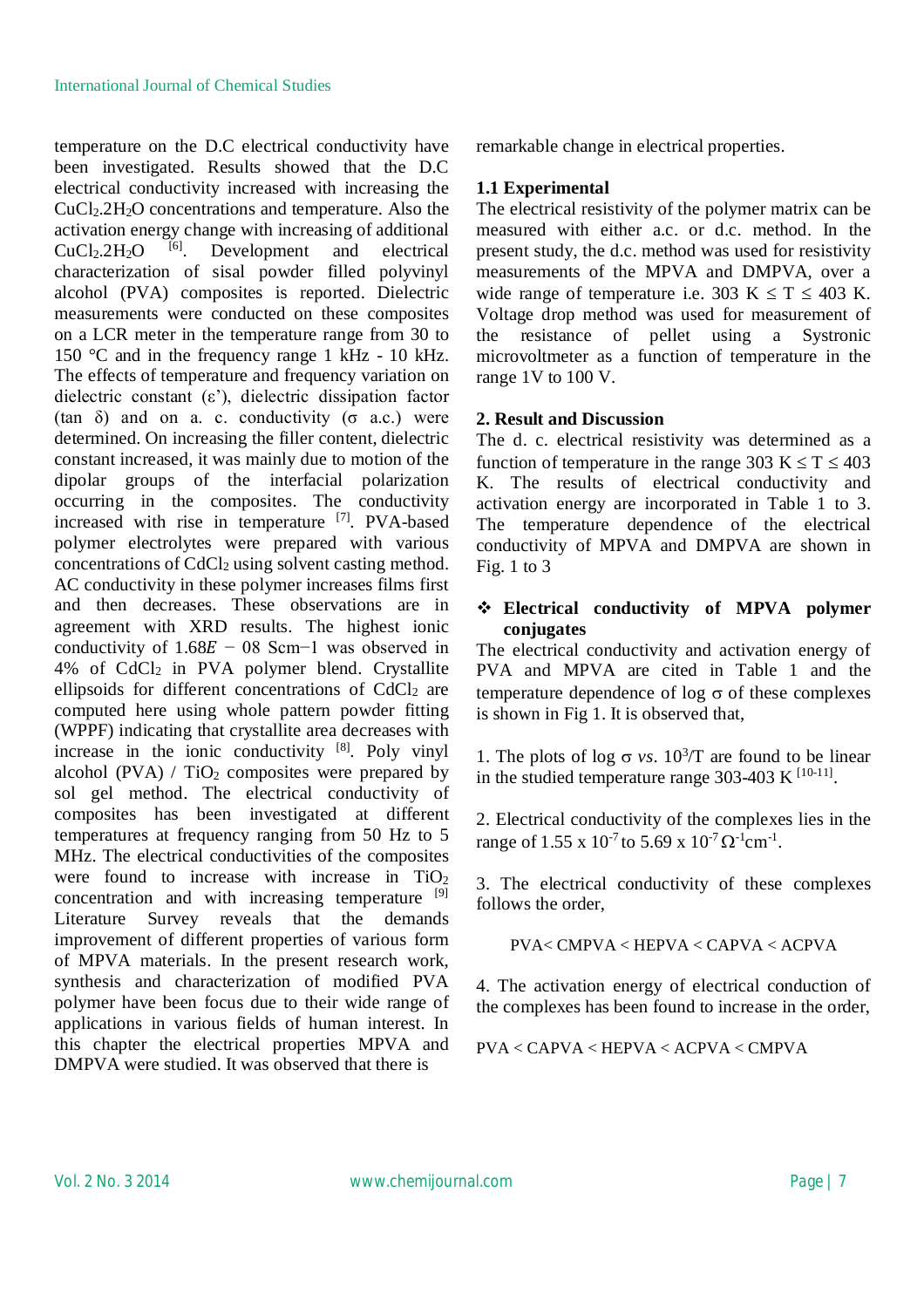

**Fig 1:** Plot of log σ *vs.* 1000/*T* for PVA AND MPVA

| <b>S. No.</b> | <b>Samples</b> | $(\Omega^{\text{-1}}\text{cm}^{\text{-1}})$ | Ea(eV) |
|---------------|----------------|---------------------------------------------|--------|
|               | <b>PVA</b>     | $1.55 \times 10^{-7}$                       | 0.408  |
|               | <b>CMPVA</b>   | $1.84 \times 10^{-7}$                       | 0.778  |
|               | <b>HEPVA</b>   | $2.49 \times 10^{-7}$                       | 0.537  |
|               | <b>CAPVA</b>   | $3.61x\ 10^{-7}$                            | 0.520  |
|               | ACPVA          | 5.69 x $10^{-7}$                            | 0.632  |

## **Electrical conductivity of DOPED HEPVA Matrix**

The electrical conductivity and activation energy of doped HEPVA are cited in Table 2 and the temperature dependence of  $log \sigma$  of these complexes is shown in Fig 2. It is observed that,

1. The plots of log  $\sigma$  *vs*. 10<sup>3</sup>/T are found to be linear in the studied temperature range 303-403 K  $^{[10-11]}$ .

2. Electrical conductivity of the complexes lies in the range of  $1.55 \times 10^{-7}$  to  $5.95 \times 10^{-7} \Omega^{-1}$ cm<sup>-1</sup>.

3. The electrical conductivity of these complexes follows the order,

$$
PVA\!<\!HEPVA\!\!-\!\!Sm(III)<\!HEPVA\!\!-\!\!Nd(III)<\!HEPVA\!\!-\!\!Pr(III)<\!HEPVA\!\!-\!\!La(III)
$$

4. The activation energy of electrical conduction of the complexes has been found to increase in the order,

PVA < HEPVA-La(III) < HEPVA-Pr(III) < HEPVA- $Nd(III) < HEPVA-Sm(III)$ 

| S. No. | <b>Samples</b>  | $(\Omega$ <sup>-1</sup> cm <sup>-1</sup> | Ea(eV) |
|--------|-----------------|------------------------------------------|--------|
|        | <b>PVA</b>      | $1.55 \times 10^{-7}$                    | 0.408  |
|        | $HEPVA-La(III)$ | 5.95 x $10^{-7}$                         | 0.576  |
|        | $HEPVA-Pr(III)$ | $5.19 \times 10^{-7}$                    | 0.597  |
|        | HEPVA-Nd(III)   | $4.13 \times 10^{-7}$                    | 0.679  |
|        | $HEPVA-Sm(III)$ | 3.65 x $10^{-7}$                         | 0.849  |

**Table 2:** Electrical Conductivity at 373 K and Activation Energy of the PVA AND Doped HEPVA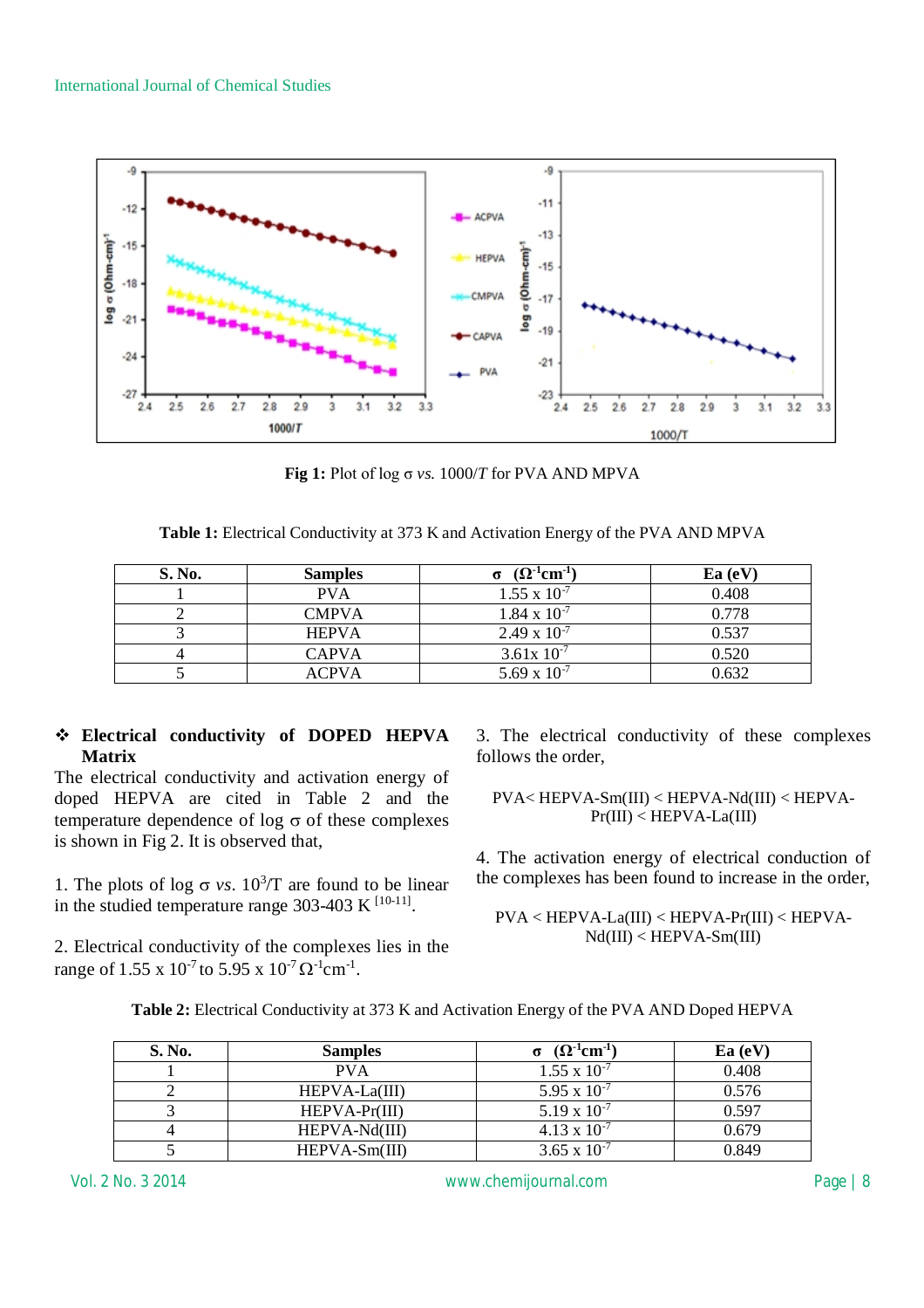

**Fig** 2: Plot of log  $\sigma$  *vs.* 1000/*T* for Doped HEPVA

#### **Electrical conductivity of DOPED CMPVA Matrix :**

The electrical conductivity and activation energy of doped CMPVA are cited in Table 3 and the temperature dependence of  $log \sigma$  of these complexes is shown in Fig 3. It is observed that,

1. The plots of log  $\sigma$  *vs*. 10<sup>3</sup>/T are found to be linear in the studied temperature range 303-403 K  $^{[10-11]}$ .

2. Electrical conductivity of the complexes lies in the range of  $1.55 \times 10^{-7}$  to  $6.45 \times 10^{-7} \Omega^{-1}$ cm<sup>-1</sup>.

3. The electrical conductivity of these complexes follows the order,

PVA< CMPVA-Nd(III) < CMPVA-Sm(III) < CMPVA- $Pr(III) < CMPVA-La(III).$ 

4. The activation energy of electrical conduction of the complexes has been found to increase in the order,

PVA < CMPVA-La(III) < CMPVA-Nd(III) < CMPVA-Pr(III) < CMPVA-Sm(III)



**Fig 3:** Plot of log σ *vs.* 1000/*T* for Doped CMPVA

Vol. 2 No. 3 2014 [www.chemijournal.com](http://www.chemijournal.com) Page | 9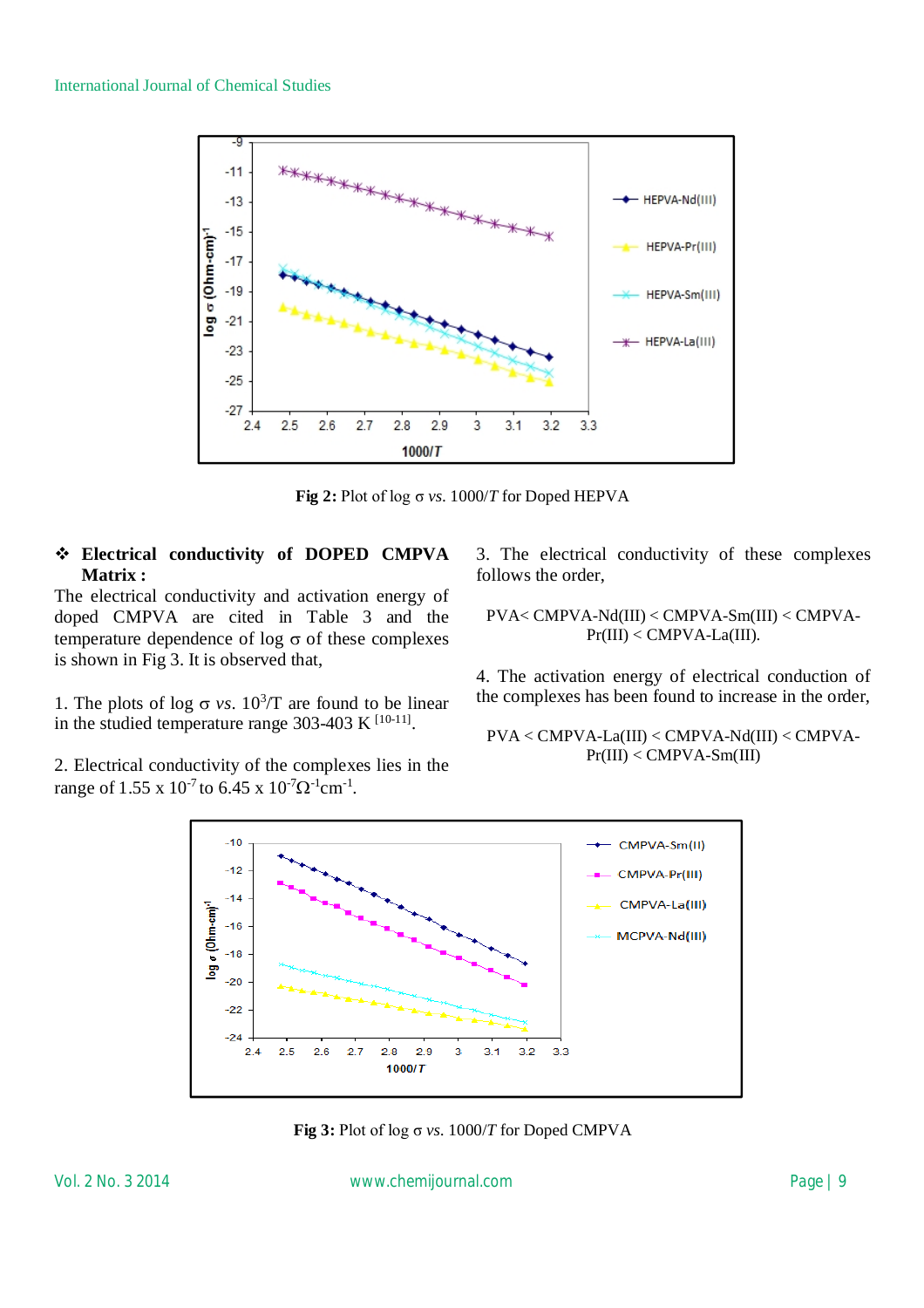| S. No. | <b>Samples</b>    | $(\Omega^4$ cm $^{-1}$ | Ea (eV |
|--------|-------------------|------------------------|--------|
|        | <b>PVA</b>        | $1.55 \times 10^{-7}$  | 0.408  |
|        | $CMPVA-La(III)$   | 6.45 x $10^{-7}$       | 0.410  |
|        | $CMPVA - Pr(III)$ | $3.10 \times 10^{-7}$  | 0.882  |
|        | CMPVA-Nd(III)     | $2.35 \times 10^{-7}$  | 0.507  |
|        | CMPVA -Sm(III)    | $2.60 \times 10^{-7}$  | 0.941  |

**Table 3:** Electrical Conductivity at 373 K and Activation Energy of the Doped CMPVA

#### **3. Conclusion**

From the results of electrical conductivity of all the polymer matrixes under investigation, the following conclusions can be drawn. The electrical conductivity of all the MPVA and DMPVA show a tendency to increase by increasing the temperature upto 403 K and obeys log  $\sigma$  vs.  $1/T$  relation indicating their semiconducting behavior  $[12-14]$ . The electrical conductivity of these complexes lies in between 1.55 x  $10^{-7}$  and 6.45 x  $10^{-7} \Omega^{-1}$ cm<sup>-1</sup> at 373 K whereas the activation energy of electrical conduction lies in the range 0.408 - 0.941 eV. The variation in the electrical conductivity and activation energy of electrical conduction with the metal ions in DMPVA may be explained on the basis of influence of the incorporation of different metal ions in the MPVAs, which increases the ionization tendency [15]. Activation energy is a direct measure of the band gap of semiconductors, lower the activation energy, lower will be the band gap  $[16-18]$ . The activation energy of the La(III)-MPVA is comparatively lower than the Pr(III), Nd(III), Sm(III)- MPVA indicating the lower band gap in them.

#### **4. Reference**

- 1. Varishetty MM, Qiu W, Gao Y, Chen W. Structure, electrical and optical properties of (PVA/LiAsF6) polymer composite electrolyte films. Polym Eng Sci 2010; 50(5):878-884.
- 2. Kalandaragh YA. Optoelectronic and Advanced materials 2010; 4(11):1655-1658.
- 3. Subba Reddy CV, Han X, Zho Q, Mai L, Chen W. J Microelectronic Eng 2006; 83281.
- 4. Abdel-Malik TG, Abdel-Latif RM, 112A. Sawaby, 1S.M. Ahmed; Journal of Applied Sciences Research 2008; 4(3):331-336.
- 5. Polu AR, Kumar R. AC impedance and dielectric spectroscopic studies of  $Mg^{2+}$  ion conducting

PVA–PEG blended polymer electrolytes Bull Mater Sci 2011; 34(5):1063-1067.

- 6. Al-Yasari AHM. Effect of addition Lithium Fluoride on some electrical properties of High Density Polyethylene. Journal College of Education Babylon University, Vol 1, 2010, 5.
- 7. Archana Nigrawal and Navin Chand; International Journal of Engineering, Science and Technology 2012; 4(2):191-209.
- 8. Nanda Prakash MB, Manjunath A, Somashekar R. Studies on AC Electrical Conductivity of CdCl<sup>2</sup> Doped PVA Polymer Electrolyte, Advances in Condensed Matter Physics. 2013 Article ID 690629, 6.
- 9. Devikala S, Kamaraj P, Arthanareeswari M. Electrical Conductivity Studies of PVA/TiO2 Composites. See more at: <http://www.sciencedomain.org/abstract.php?iid=2> 38&id=7&aid=1590#.VC-SdPmSwt0 International Research Journal of Pure & Applied Chemistry 2013; 3(3):257-263.
- 10. Sreelalitha K, Thyagarajan K. IJETCAS 13-154, 2013, 309.
- 11. Juradoa JF, Checaa O, Vargas RA. Revista Mexicana de F´ısica 59(2013)426-432.
- 12. Zamri MFMA, Zein SHS. Improved electrical conductivity of polyvinyl alcohol/multiwalled carbon nanotube nanofibre composite films with MnO2 as filler synthesised using the electrospinning process. International Journal of Engineering & Technology. IJET-IJENS Vol: 11 No: 06, 21, 2011.
- 13. Hashim A, Rabee BH, Habeeb MA, Abdalkadhim N, Saad A. Study of Electrical Properties of (PVA-CaO) Composites. American Journal of Scientific Research ISSN 2301-2005 73(2012):5-8.